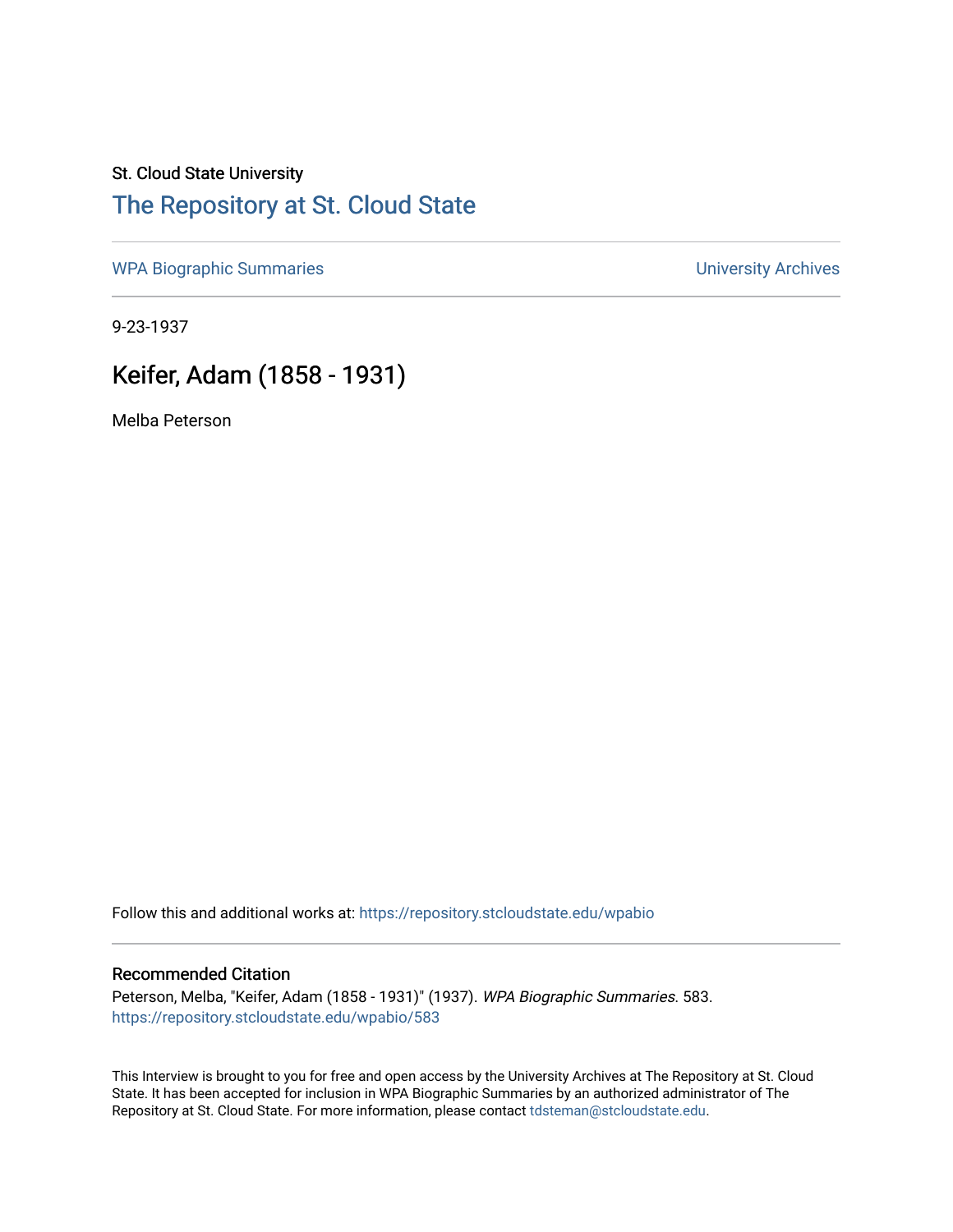$\label{eq:2.1} \omega^{\mu\nu} \rightarrow \omega^{\mu\nu} \; ,$ 

#### KEIFER, ADAM FILE NO.  $B-\sqrt{65}$

Adam Keifer was born in Germany on July 15, 1858. In 1859 he went with his parents to Marshallville, Wisconsin. He was a son of Mr. and Mrs. Peter Keifer.

In 1886, Adam Keifer married Marie Erickson. They moved to North Fork township, Stearns County, where they began farming.

Adam and Marie (Erickson) Keifer have eight children. They are Arthur, who lives at home; Mrs. H. Norgarden of Dawson, Minnesota; Mrs. A. T. Tollefson of Reye, Colorado; Peter, staying at home; Elmer of Great Falls, Montana; Mrs. R. A. Larson of Mountain View, California; Emma of Rollins, Wyoming, and Martha at Huntley, Minnesota.

Adam Keifer lived in Stearns County for forty-four years, in the North Fork and Crow Lake townships.

Adam Keifer was buried on April 11, 1931 in the Big Grove Cemetery in the North Fork township.

> Int erviewed: **Mrs.** L. s. Peterson(a second cousin) Date: December 28, 1936 Interviewed by: Melba Peterson

Public ation Granted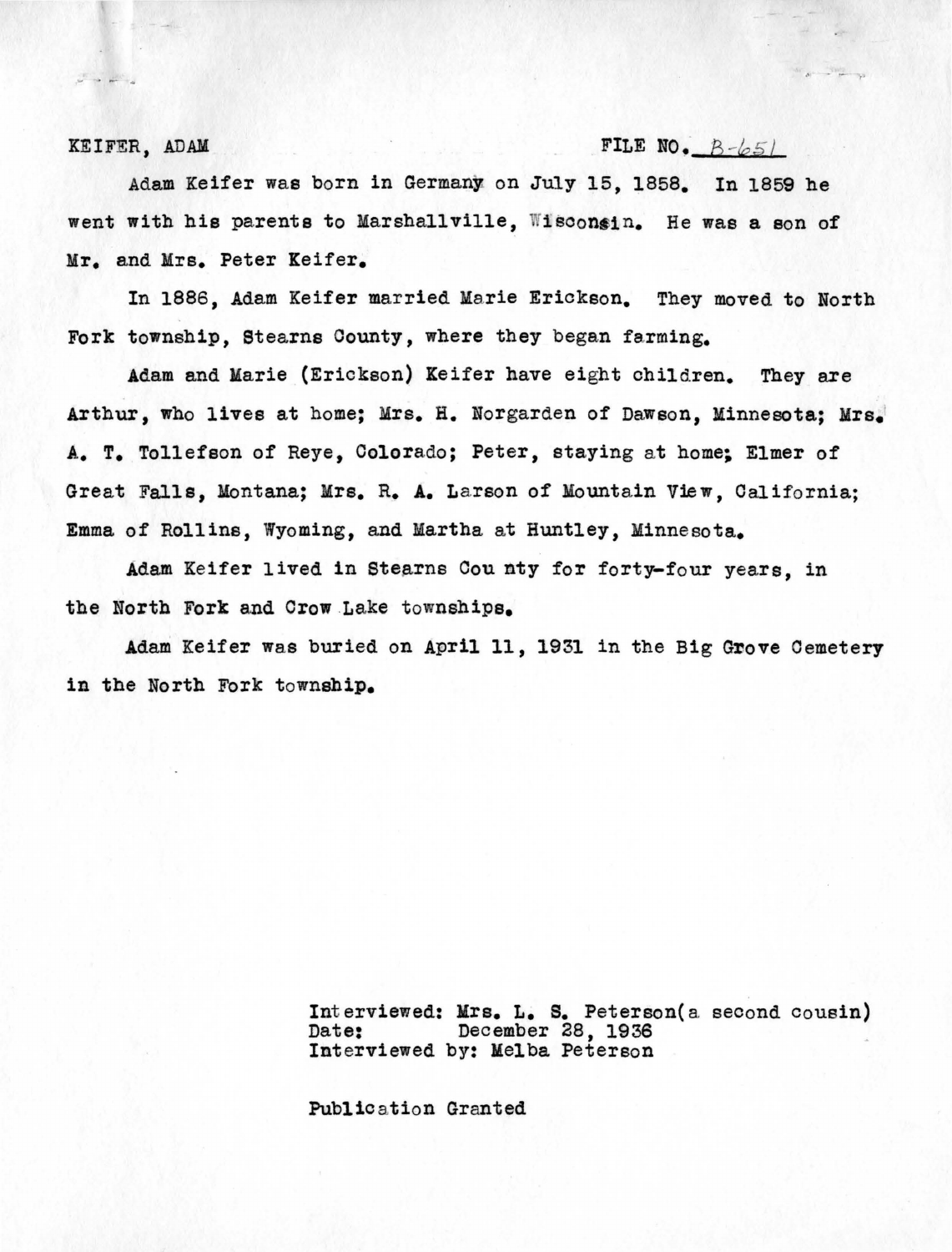### FROM THE RECORDS IN THE STEARNS COUNTY COURT HOUSE

## FOR THE ADAM KEIFER BIOGRAPHY

DEATH RECORD BOOK X PAGE 16 LINE 483

Adam Kiefer Died April 7, 1931 Age 71 years 8 months and 22 days